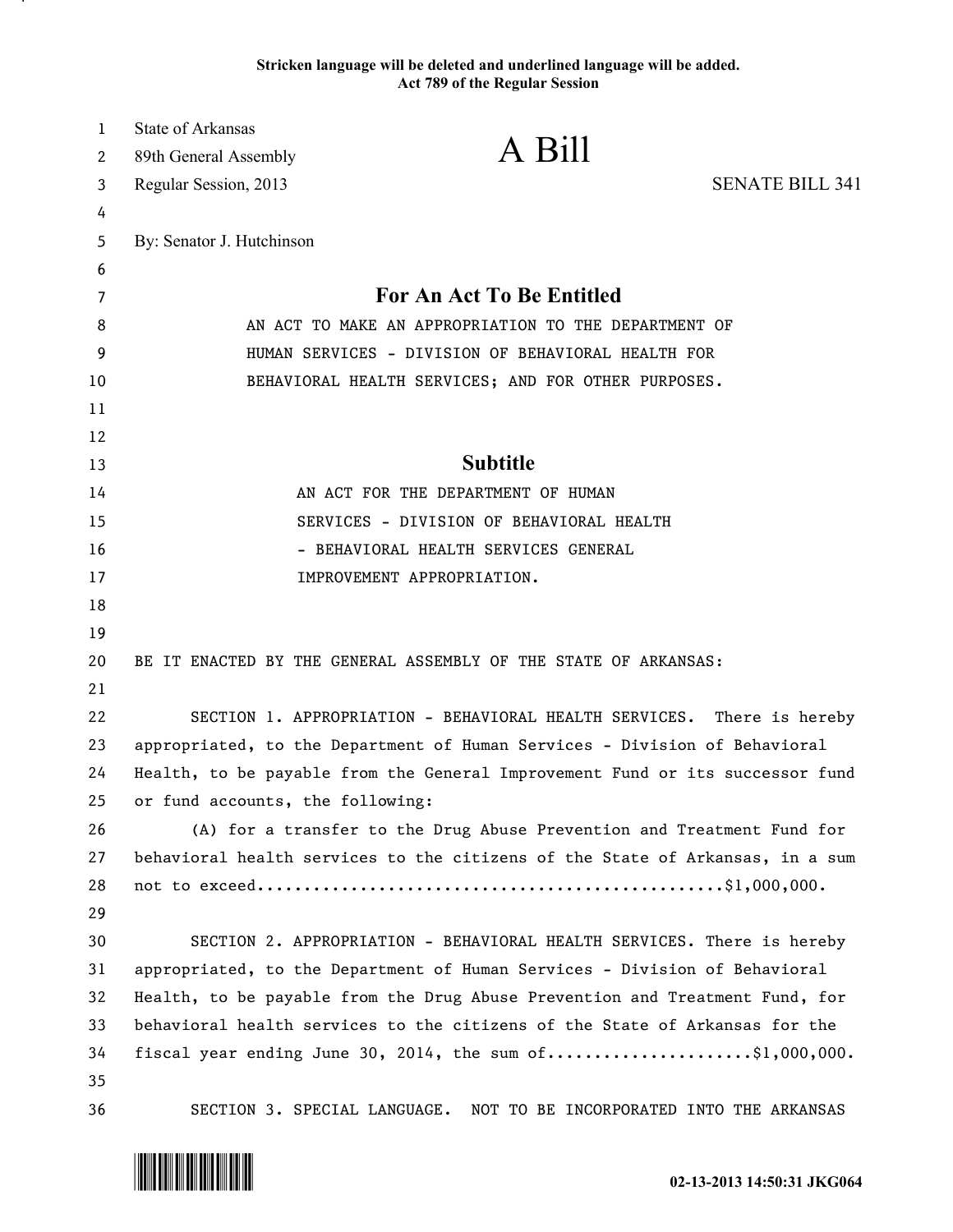SB341

CODE NOR PUBLISHED SEPARATELY AS SPECIAL, LOCAL AND TEMPORARY LAW.

Notwithstanding any other rules, regulations or provision of law to the

contrary the appropriations authorized in this Act shall not be restricted by

requirements that may be applicable to other programs currently administered.

New rules and regulations may be adopted to carry out the intent of the

General Assembly regarding the appropriations authorized in this Act.

 SECTION 4. DISBURSEMENT CONTROLS. (A) No contract may be awarded nor obligations otherwise incurred in relation to the project or projects described herein in excess of the State Treasury funds actually available therefor as provided by law. Provided, however, that institutions and agencies listed herein shall have the authority to accept and use grants and donations including Federal funds, and to use its unobligated cash income or funds, or both available to it, for the purpose of supplementing the State Treasury funds for financing the entire costs of the project or projects enumerated herein. Provided further, that the appropriations and funds otherwise provided by the General Assembly for Maintenance and General Operations of the agency or institutions receiving appropriation herein shall not be used for any of the purposes as appropriated in this act. (B) The restrictions of any applicable provisions of the State Purchasing Law, the General Accounting and Budgetary Procedures Law, the Revenue Stabilization Law and any other applicable fiscal control laws of this State and regulations promulgated by the Department of Finance and Administration, as authorized by law, shall be strictly complied with in disbursement of any funds provided by this act unless specifically provided otherwise by law. 

 SECTION 5. LEGISLATIVE INTENT. It is the intent of the General Assembly that any funds disbursed under the authority of the appropriations contained in this act shall be in compliance with the stated reasons for which this act was adopted, as evidenced by the Agency Requests, Executive Recommendations and Legislative Recommendations contained in the budget manuals prepared by the Department of Finance and Administration, letters, or summarized oral testimony in the official minutes of the Arkansas Legislative Council or Joint Budget Committee which relate to its passage and adoption. 

SECTION 6. EMERGENCY CLAUSE. It is found and determined by the General